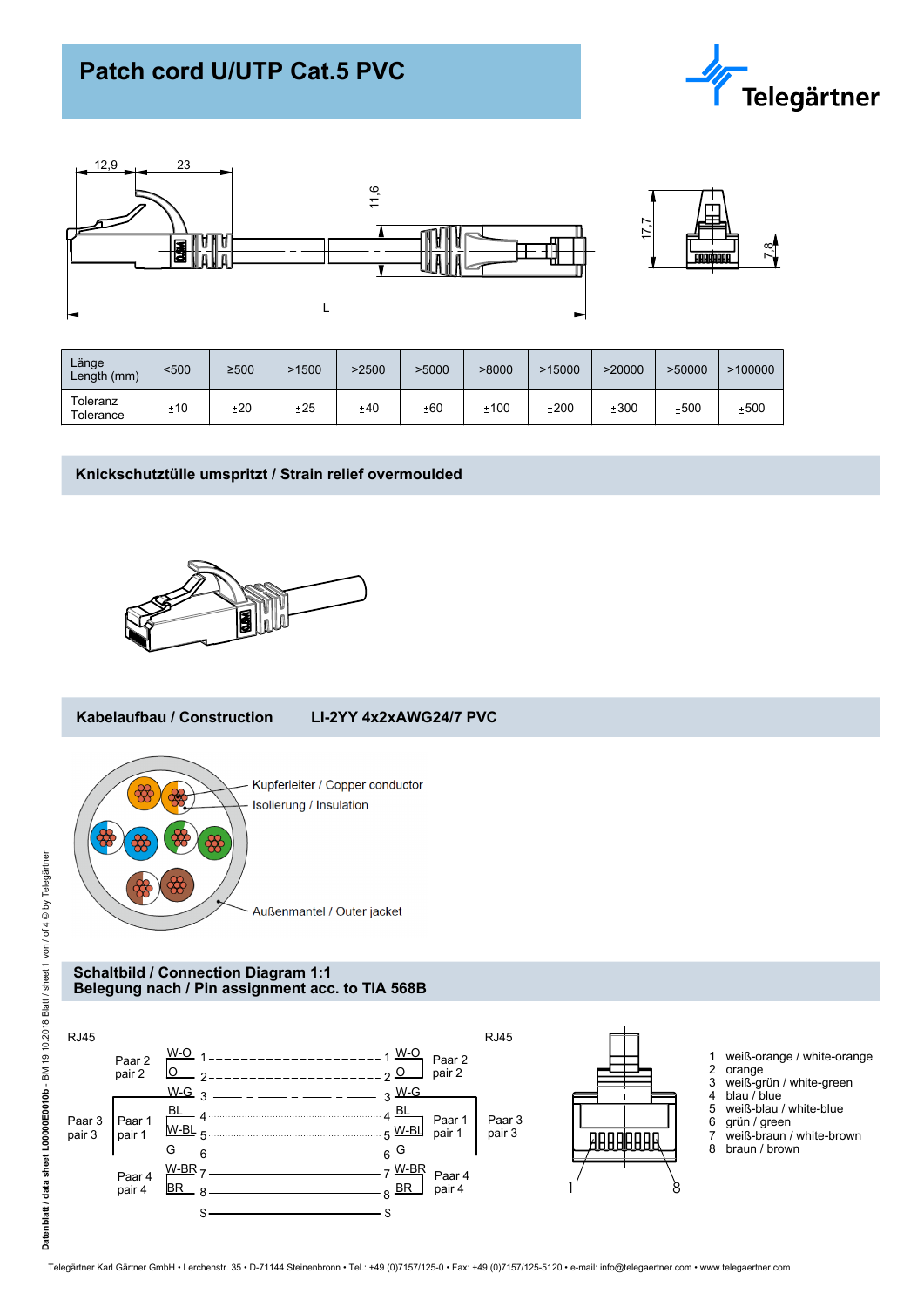## **Patch cord U/UTP Cat.5 PVC**



## **Verpackung / Packing**

1 Stück im PE-Beutel mit Etikett. Umverpackung für Kabel ≤ 7,5 m: Karton 385 mm x 285 mm x 192 mm (Außenmaße). Umverpackung für Kabel > 7,5 m: Karton 380 mm x 275 mm x 295 mm (Außenmaße). Umverpackungsmenge differiert je nach Kabellänge.

1 piece in PE bag with label. Outer packing for cables  $\leq 7.5$  m: carton 385 mm x 285 mm x 192 mm (outside dimensions). Outer packing for cables > 7,5 m: carton 380 mm x 275 mm x 295 mm (outside dimensions). Outer packing unit differs according to cable length.

## **TG-Nummer und EAN-Nummer / TG P/N and EAN number**

| L<br>(mm) | grau<br>grey<br><b>RAL 7035</b> | grün<br>green<br><b>RAL 6024</b> | rot<br>red<br><b>RAL 3018</b> | blau<br>blue<br><b>RAL 5015</b> | gelb<br>vellow<br><b>RAL 1018</b> | schwarz<br>black<br><b>RAL 9011</b> | Verpackungseinheit<br>pro Karton<br>packing unit per box<br>Stück / Pieces |
|-----------|---------------------------------|----------------------------------|-------------------------------|---------------------------------|-----------------------------------|-------------------------------------|----------------------------------------------------------------------------|
| 250       |                                 | L00000E0003<br>4018359248314     |                               |                                 |                                   |                                     | 200                                                                        |
| 500       | L00000E0010<br>4018359242510    | L00000E0064<br>4018359244118     | L00000E0065<br>4018359244125  | L00000E0063<br>4018359244101    | L00000E0066<br>4018359244132      | L00000E0000<br>4018359288433        | 150                                                                        |
| 1000      | L00000E0011<br>4018359242527    | L00000E0069<br>4018359244156     | L00000E0070<br>4018359244163  | L00000E0068<br>4018359244149    | L00000E0071<br>4018359244170      | L00000E0001<br>4018359288440        | 110                                                                        |
| 1500      | L00001E0007<br>4018359242565    |                                  |                               |                                 |                                   |                                     | 90                                                                         |
| 2000      | L00001E0005<br>4018359242541    | L00001E0068<br>4018359244385     | L00001E0069<br>4018359244392  | L00001E0067<br>4018359244378    | L00001E0070<br>4018359244408      | L00001E0000<br>4018359288457        | 80                                                                         |
| 3000      | L00002E0004<br>4018359242572    | L00002E0102<br>4018359244668     | L00002E0103<br>4018359244675  | L00002E0101<br>4018359244651    | L00002E0104<br>4018359244682      | L00002E0000<br>4018359288464        | 60                                                                         |
| 5000      | L00003E0003<br>4018359242626    | L00003E0049<br>4018359244897     | L00003E0050<br>4018359244903  | L00003E0048<br>4018359244880    | L00003E0051<br>4018359244910      | L00003E0000<br>4018359288471        | 30                                                                         |
| 7500      | L00004E0003<br>4018359242640    | L00004E0052<br>4018359245047     | L00004E0053<br>4018359245054  | L00004E0051<br>4018359245030    | L00004E0054<br>4018359245061      | L00004E0000<br>4018359288488        | 20                                                                         |
| 10000     | L00005E0003<br>4018359242664    | L00005E0026<br>4018359245139     | L00005E0027<br>4018359245146  | L00005E0025<br>4018359245122    | L00005E0028<br>4018359245153      | L00005E0000<br>4018359288495        | 30                                                                         |
| 15000     | L00006E0015<br>4018359253578    |                                  |                               |                                 |                                   |                                     | 20                                                                         |
| 25000     | L00006E0019<br>4018359260477    |                                  |                               |                                 |                                   |                                     | 15                                                                         |
| 50000     | L00006E0020<br>4018359260484    |                                  |                               |                                 |                                   |                                     | 6                                                                          |

Telegärtner Karl Gärtner GmbH • Lerchenstr. 35 • D-71144 Steinenbronn • Tel.: +49 (0)7157/125-0 • Fax: +49 (0)7157/125-5120 • e-mail: info@telegaertner.com • www.telegaertner.com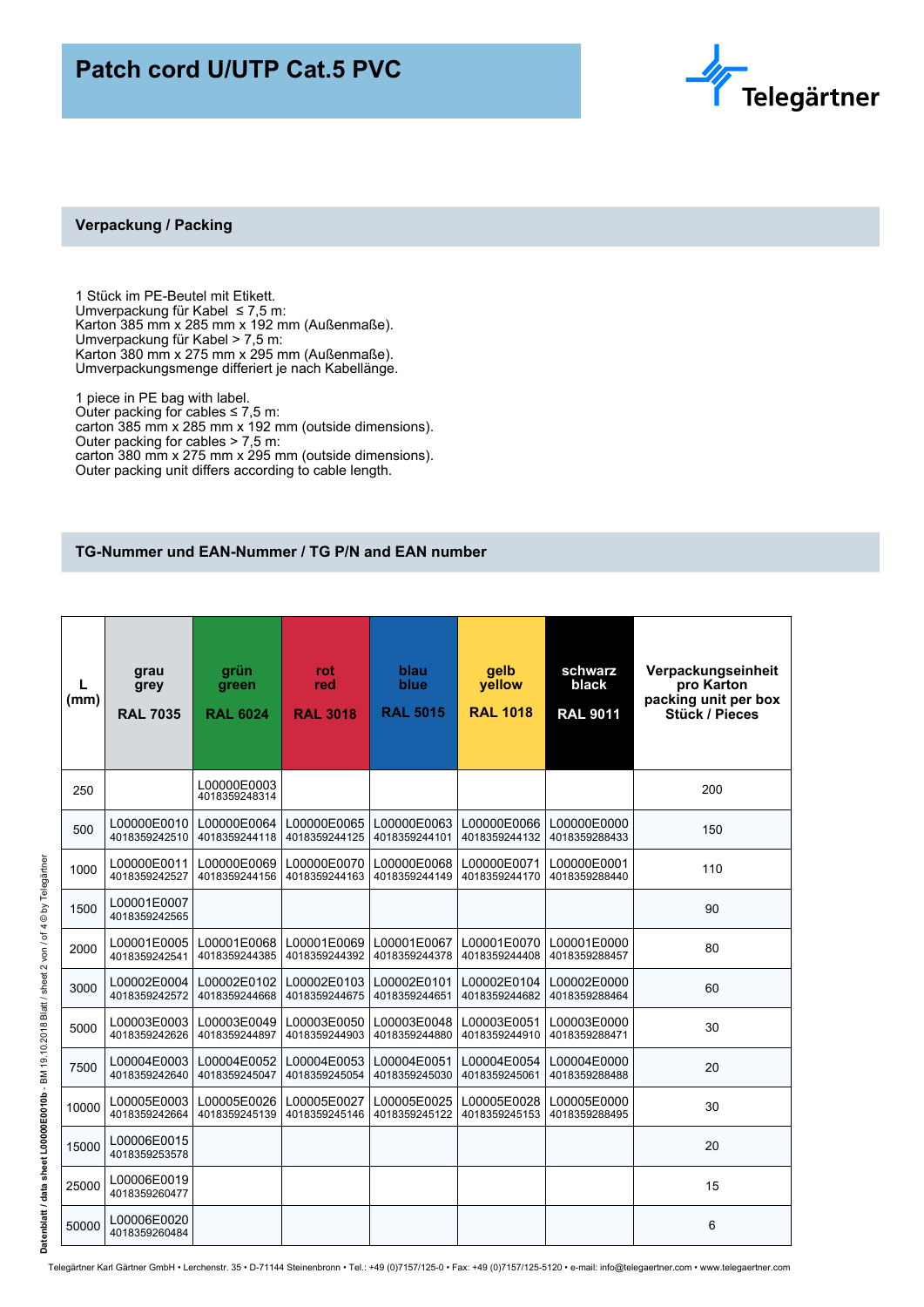

| <b>Technische Daten / Technical Data</b>         |                                                                |                                        |  |  |  |  |
|--------------------------------------------------|----------------------------------------------------------------|----------------------------------------|--|--|--|--|
| Steckverbinder-Norm                              | IEC 60603-7-2                                                  | <b>Connector standard</b>              |  |  |  |  |
| <b>Kabelspezifikation siehe</b>                  | Rohkabel / Raw cable                                           | <b>Cable specifications see</b>        |  |  |  |  |
| <b>Mechanische Eigenschaften</b>                 |                                                                | <b>Mechanical Characteristics</b>      |  |  |  |  |
| Steckkraft                                       | < 20N                                                          | Insertion force                        |  |  |  |  |
| Lebensdauer (Steckzyklen)                        | > 750                                                          | Durability (mating cycles)             |  |  |  |  |
| Werkstoffe                                       |                                                                | <b>Materials</b>                       |  |  |  |  |
| Steckergehäuse                                   | PC UL94 V0 glasklar / crystal clear                            | Connector housing                      |  |  |  |  |
| Kontaktoberfläche                                | Au über / over Ni                                              | Contact finish                         |  |  |  |  |
| Knickschutztülle                                 | PVC UL94 V0                                                    | Strain relief                          |  |  |  |  |
| Außenmantel                                      | <b>PVC</b>                                                     | Outer jacket                           |  |  |  |  |
| Kabeldurchmesser                                 | 5,4 mm $\pm$ 0,2 mm (0.212 in. $\pm$ 0.008 in.)                | Cable outer diameter                   |  |  |  |  |
| Kabelaufschrift                                  | TELEGÄRTNER U/UTP Cat.5<br>PATCH CABLE 4x2xAWG24/7 IEC 60332-1 | Cable marking                          |  |  |  |  |
| Farbe der Kabelaufschrift                        | blau / blue                                                    | Colour of cable marking                |  |  |  |  |
| Farbe der Kabelaufschrift auf<br>schwarzem Kabel | weiß / white                                                   | Colour of cable marking on black cable |  |  |  |  |
| Richtlinie 2011/65/EU (RoHS)                     | RoHS-konform / RoHS compliant                                  | Directive 2011/65/EU (RoHS)            |  |  |  |  |
| Umweltanforderungen                              |                                                                | <b>Environment Requirements</b>        |  |  |  |  |
| <b>Schutz vor Eindringen</b>                     |                                                                | <b>Protection against ingress</b>      |  |  |  |  |
| Eindringen von Teilchen                          | IP <sub>2X</sub>                                               | Particulate ingress                    |  |  |  |  |
| Wasser / Untertauchen                            | IPX <sub>0</sub>                                               | Water / Immersion                      |  |  |  |  |
| Klimatisch und chemisch                          |                                                                | <b>Climatical and chemical</b>         |  |  |  |  |
| Umgebungstemperatur                              | -20 $^{\circ}$ C bis / to +60 $^{\circ}$ C                     | Ambient temperature                    |  |  |  |  |